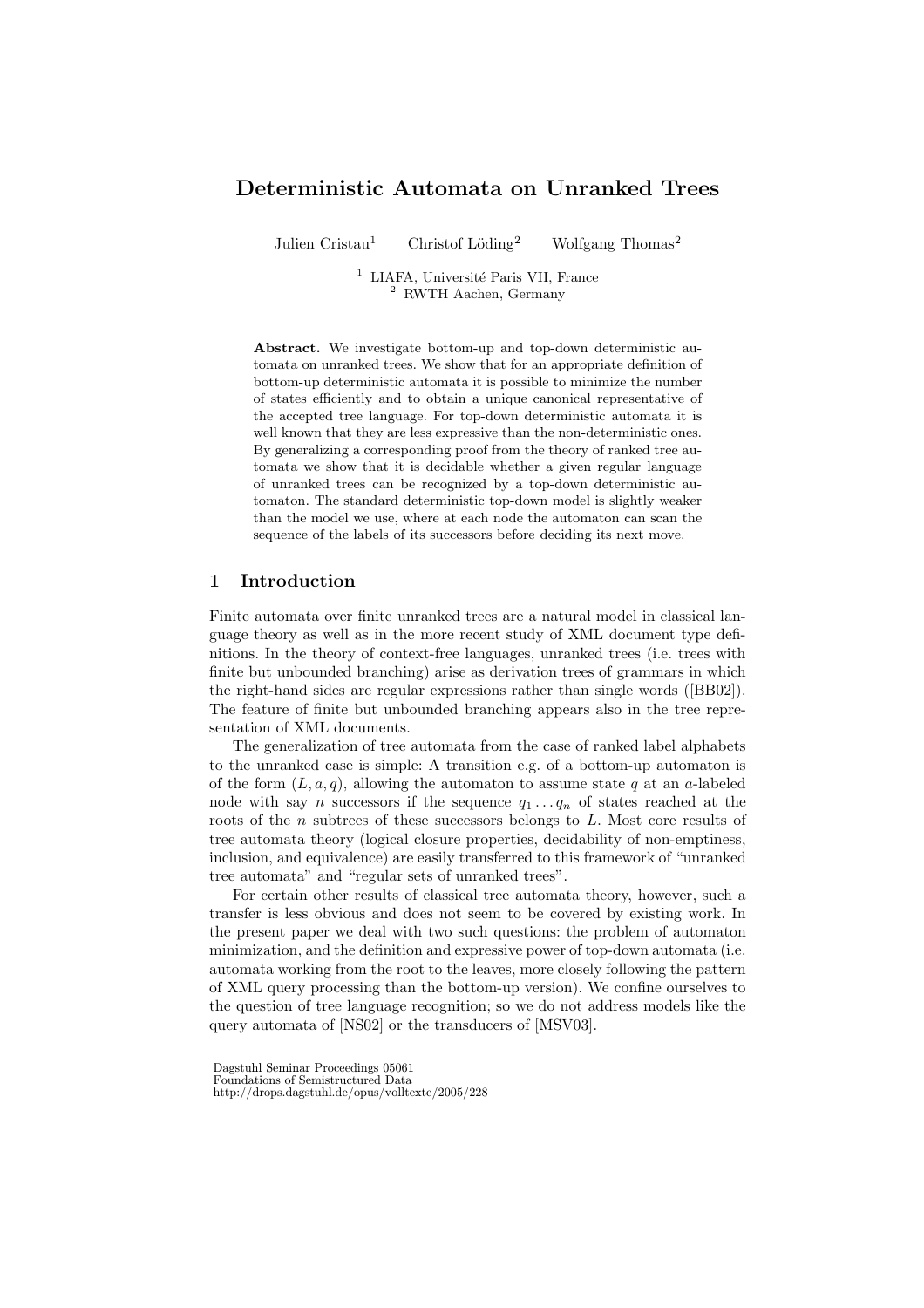The minimization problem has be reconsidered for the unranked case because two types of automata are involved: the finite tree automaton  $A$  used for building up run trees (on given input trees), and the finite word automata  $B_L$  accepting the languages  $L$  which occur in the  $A$ -transitions. The  $A$ -states are the input letters to the  $\mathcal{B}_L$ , and the  $\mathcal{B}_L$ -states are needed to produce the "next A-state" (in bottom-up mode). It is not clear a priori how and in which order to minimize these automata. Using a natural definition of  $B_L$ -automaton (which depends on a label a and produces an A-state as output), we show in Section 3 below that a simultaneous and efficient minimization of  $A$  and the  $B<sub>L</sub>$  is possible, moreover resulting in a minimal tree automaton which is unique up to isomorphism.

For the question of deterministic top-down processing of input trees, we start with well known results of  $|Vir80,GS84|$  on the ranked case. The generalization to the unranked case requires introducing a finite automaton which proceeds from state q at an a-labeled node deterministically to new states  $q_1 \ldots q_n$  at the n successor nodes. A natural option is to provide the numbers  $n$  and  $i$  as input in order to compute  $q_i$ . A second option, closer to the idea of XML document processing, is to provide as inputs the sequence  $a_1 \ldots a_n$  of successor labels and the position  $i$ . In both cases, the simple approach to define transitions via a finite table does not suffice, instead one has to introduce appropriate transducers to implement transitions. In Section 4, we present such transducers (in the form of bimachines [Eil74,Ber79]), introduce the corresponding top-down tree automata, and show that for a regular set of unranked trees one can decide whether it is recognizable by either of these top-down tree automata. For the technical presentation we focus on the second option mentioned above. The main point is an appropriate definition of "path language", recording the possible paths of trees in a given tree language; the derived notion of "path-closed" tree language then captures those tree languages which are recognizable deterministically in top-down mode.

The paper starts (in Section 2) with some technical preliminaries, gives in Section 3 the results on minimization, in Section 4 the study of top-down automata, and closes in Section 5 with some pointers to current and future work.

We thank S. Abiteboul, F. Neven, and Th. Schwentick for comments on a preliminary version of this work.

## 2 Automata on Unranked Trees

In this section we define unranked trees and different models of automata running on such trees. In the following  $\Sigma$  always denotes a finite alphabet, i.e., a finite set of symbols,  $\mathbb N$  denotes the set of natural numbers, and  $\mathbb N_{>0}$  denotes the set of positive natural numbers. For a set X we denote by  $X^*$  the set of all finite words over X. The empty word is denoted by  $\varepsilon$ .

A tree domain D is a subset of  $\mathbb{N}_{>0}^*$  satisfying the following conditions:

- If  $x \in D$ , then each prefix of x is also an element of D.
- $-$  If  $xi \in D$  for  $x \in \mathbb{N}_{\geq 0}^*$  and  $i \in \mathbb{N}_{>0}$ , then  $xj \in D$  for all j with  $1 \leq j \leq i$ .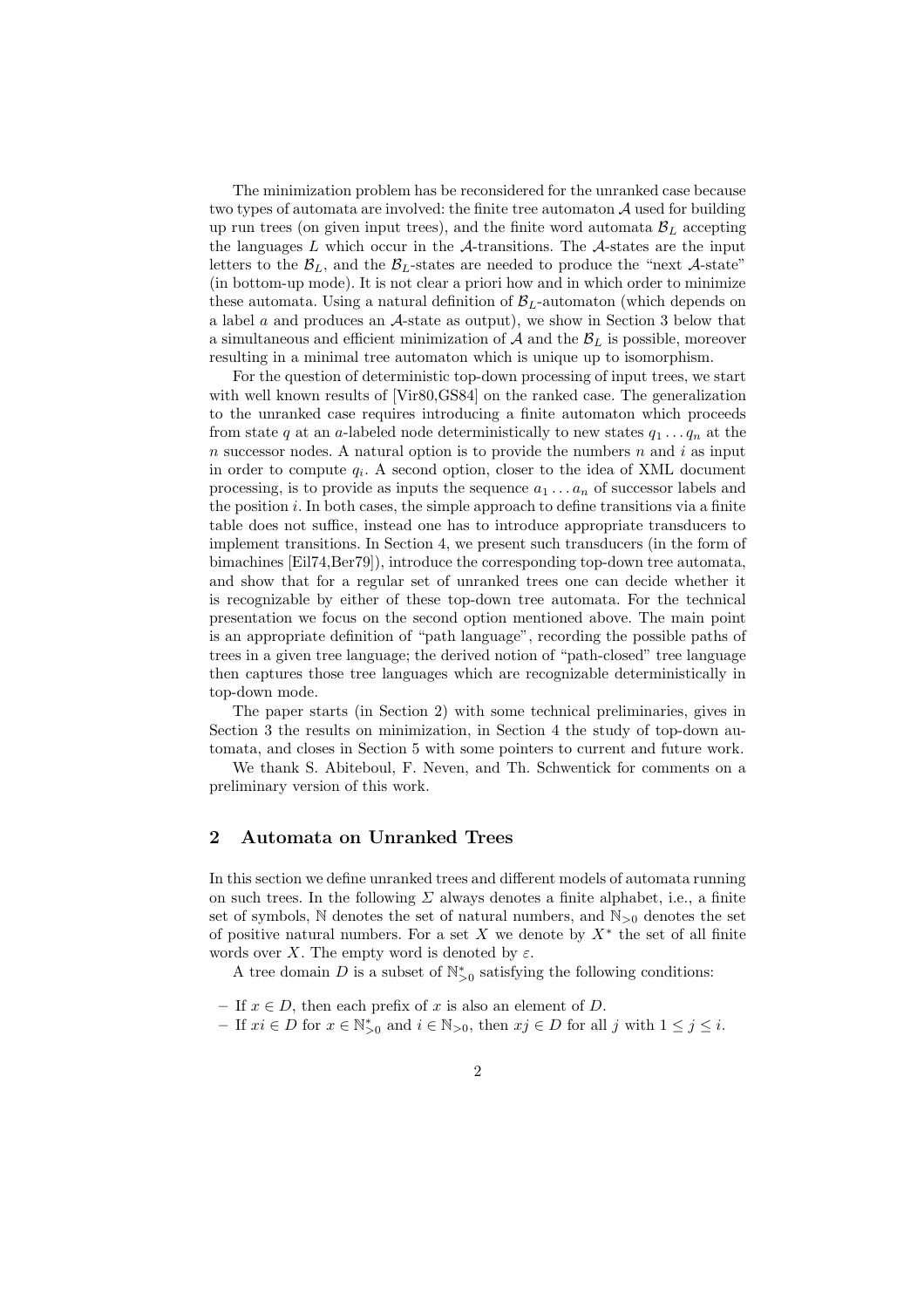An unranked tree t over  $\Sigma$  (simply tree in the following) is a mapping t:  $dom_t \to \Sigma$  with a finite tree domain dom<sub>t</sub>. The elements of dom<sub>t</sub> are called the nodes of t. For  $x \in \text{dom}_t$  we call nodes of the form  $xi \in \text{dom}_t$  with  $i \in \mathbb{N}_{>0}$  the successors of x (where  $xi$  is the *i*th successor). As usual, a leaf of t is a node without successor. If the root of t is labeled by a, i.e.,  $t(\varepsilon) = a$ , and if the root has k successors at which the subtrees  $t_1, \ldots, t_k$  are rooted, then we denote this by  $t = a(t_1 \cdots t_k)$ . The set of all unranked trees over  $\Sigma$  is denoted by  $\mathcal{T}_{\Sigma}$ . For  $a \in \Sigma$  we denote by  $\mathcal{T}_{\Sigma}^{a}$  the set of all trees from  $\mathcal{T}_{\Sigma}$  whose root is labeled by a.

A non-deterministic bottom-up tree automaton (↑NTA)  $\mathcal{A} = (Q, \Sigma, \Delta, F)$ consists of a finite set Q of states, a finite input alphabet  $\Sigma$ , a finite set  $\Delta \subseteq$  $Reg(Q) \times \Sigma \times Q$  of transitions (Reg(Q) denotes the set of regular languages over Q), and a set  $F \subseteq Q$  of final states.

A run of A on a tree t is a function  $\rho : dom_t \to Q$  with the following property: For each  $x \in \text{dom}_t$  with n successors  $x_1, \ldots, x_n$  there is a transition  $(L, t(x), \rho(x)) \in \Delta$  such that the word  $\rho(x_1) \cdots \rho(x_n)$  is in L. If x is a leaf, this means that there must be a transition  $(L, t(x), \rho(x)) \in \Delta$  with  $\varepsilon \in L$ . If the root of  $\rho$  is labeled with q, then we write  $t \to_{\mathcal{A}} q$ . For  $Q' \subseteq Q$  we write  $t \to_{\mathcal{A}} Q'$  if  $t \to_{\mathcal{A}} q$  for some  $q \in Q'$ . We call  $\rho$  accepting if  $\rho(\varepsilon) \in F$  and say that t is accepted by  $A$  if there is an accepting run of  $A$  on  $t$ . The language  $T(A)$  accepted by  $A$ is  $T(A) := \{t \in T_{\Sigma} \mid A \text{ accepts } t\}.$  The regular languages of unranked trees are those that can be accepted by ↑NTAs.

In the definition of ↑NTA we did not specify how the regular languages used in the transitions are given. First of all, note that it is not necessary to have two transitions  $(L_1, a, q)$  and  $(L_2, a, q)$  because these can be merged into a single transition  $(L_1 \cup L_2, a, q)$ . Usually, one then assumes that the transition function is given by a set of regular expressions or non-deterministic finite automata defining for each  $q \in Q$  and  $a \in \Sigma$  the language  $L_{a,q}$  with  $(L_{a,q}, a, q) \in \Delta$ .

One can also define non-deterministic tree automata that work in a top-down fashion. For this purpose it is sufficient to view the final states as initial states. Thus, for non-deterministic automata it does not make any difference whether we consider top-down or bottom-up automata. In contrast, to obtain a deterministic model with the same expressive power as the corresponding non-deterministic model one has to consider bottom-up automata as introduced in the following. Deterministic top-down automata are treated in Section 4.

The standard definition of deterministic bottom-up tree automata  $(†DTA)$ is obtained by imposing a semantic restriction on the set of transitions: it is required that for each letter a and all states  $q_1, q_2$  if there are transitions  $(L_1, a, q_1)$ and  $(L_2, a, q_2)$ , then  $L_1 \cap L_2 = \emptyset$ . Each  $\uparrow$ NTA can be transformed into an equivalent ↑DTA using a standard subset construction [BKWM01].

Here, we do not use this semantic approach to define determinism but require a representation of the transition function that only allows the definition of deterministic automata. Besides the advantage of not needing any semantic restrictions, our model is obtained in a natural way when applying the subset construction to ↑NTAs. Since minimization is often applied to reduce the result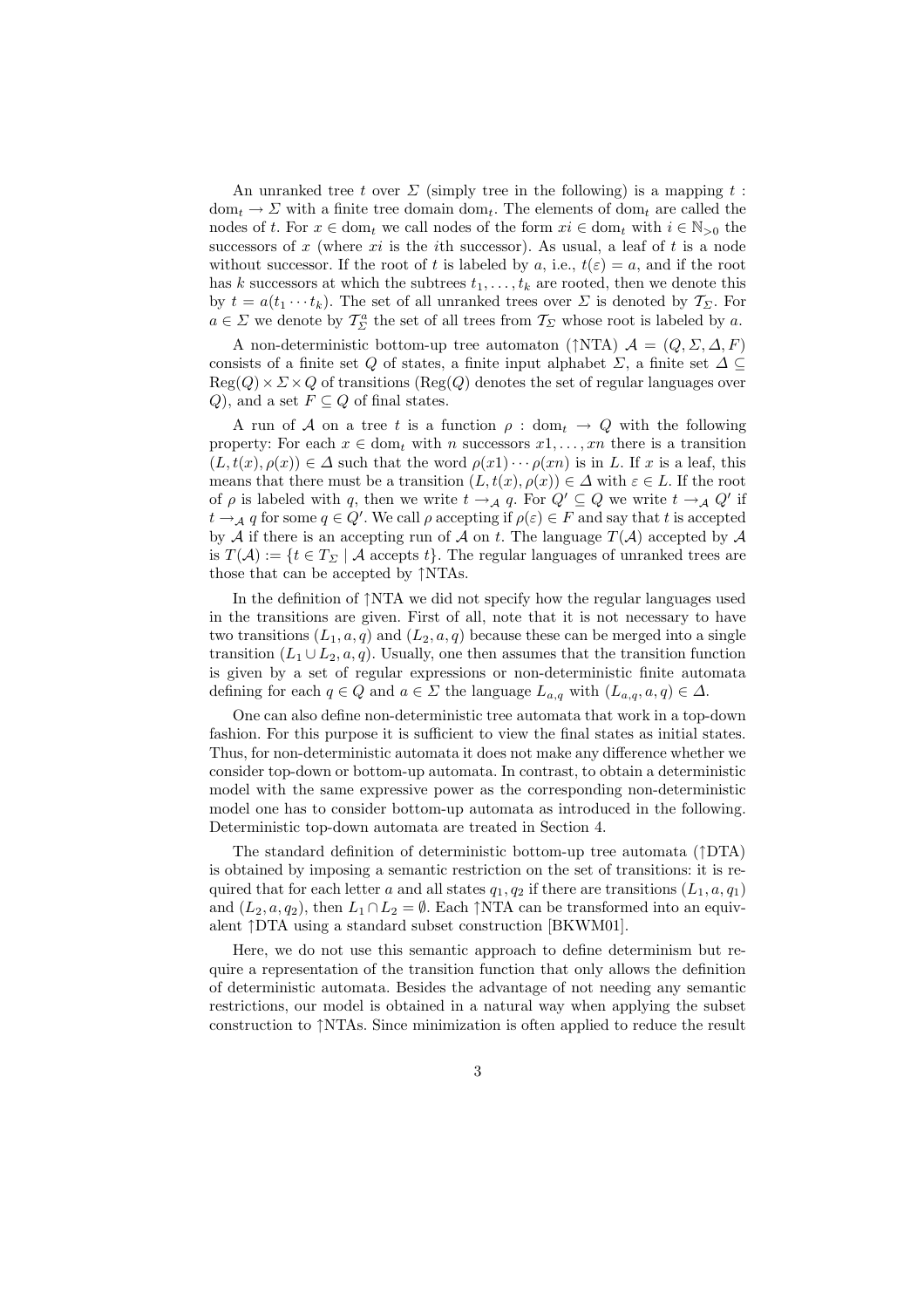of a determinization construction, the choice of this model is a natural one for our purposes.

A  $\uparrow$ DTA A is given by a tuple  $\mathcal{A} = (Q, \Sigma, (\mathcal{D}_a)_{a \in \Sigma}, F)$  with  $Q, \Sigma$ , and F as for  $\uparrow$ NTA, and deterministic finite automata  $\mathcal{D}_a$  with output defining the transitions of A. Each of the  $\mathcal{D}_a$  (with  $a \in \Sigma$ ) is of the form  $\mathcal{D}_a = (S_a, Q, s_a^{\text{in}}, \delta_a, \lambda_a)$ with a finite set  $S_a$  of states, input alphabet  $Q$ , initial state  $s_a^{\text{in}}$ , transition function  $\delta_a$ :  $S_a \times Q \to S_a$ , and output function  $\lambda_a$ :  $S_a \to Q$ . As usual, we define  $\delta_a^*$ :  $S_a \times Q^* \to S_a$  by  $\delta_a^*(s, \varepsilon) = s$  and  $\delta_a^*(s, uq) = \delta_a(\delta_a^*(s, u), q)$ .

Such a ↑DTA can be transformed into the standard representation as follows. For each  $q \in Q$  and  $a \in \Sigma$  let  $L_{a,q} = \{w \in Q^* \mid \lambda_a(\delta_a^*(s_a^{\text{in}}, w)) = q\}$ . Then, the set of transitions defined by the family  $(\mathcal{D}_a)_{a \in \Sigma}$  consists of all transitions  $(L_{a,q}, a, q)$ .

Example 1. For  $\Sigma = \{\wedge, \vee, 0, 1\}$  we consider trees whose leaves are labeled by 0 or 1, and whose inner nodes are labeled by ∧ or ∨. Such trees can be evaluated in a natural way to  $0$  or 1. Let  $T$  be the language of all trees that evaluate to 1. We define a  $\uparrow$  DTA for T with state set  $Q = \{q_0, q_1, q_{\perp}\}\,$  final states  $F = \{q_1\},\,$ and automata  $\mathcal{D}_a, a \in \Sigma$ , as depicted in Figure 1. An entry s | q in the picture means that the output at state s is q, e.g.,  $\lambda_0(s_i^{\text{in}}) = q_\perp$ . For readability we have omitted the transitions leading to rejection. All missing transitions are assumed to lead to a sink state of the respective automaton with output  $q_{\perp}$ .



Fig. 1. A ↑DTA recognizing all ∧-∨-trees that evaluate to 1

For complexity considerations we define the size of A as  $|A| = |Q| \cdot \sum_{a \in \Sigma} |S_a|$ . This is a reasonable measure since the sizes of the transition functions of the automata  $\mathcal{D}_a$  are of order  $|Q| \cdot |S_a|$ .

## 3 Minimization of Deterministic Bottom-Up Automata

In this section A always denotes a  $\uparrow$ DTA  $\mathcal{A} = (Q, \Sigma, (\mathcal{D}_a)_{a \in \Sigma}, F)$  with  $\mathcal{D}_a =$  $(S_a, Q, s_a^{\text{in}}, \delta_a, \lambda_a)$  for each  $a \in \Sigma$ . Furthermore, we let  $S = \bigcup_{a \in \Sigma} S_a$ .

When interested in minimization it is necessary to ensure that all states (from  $Q$  and  $S$ ) are reachable. Note that there is an interdependence since a state in  $Q$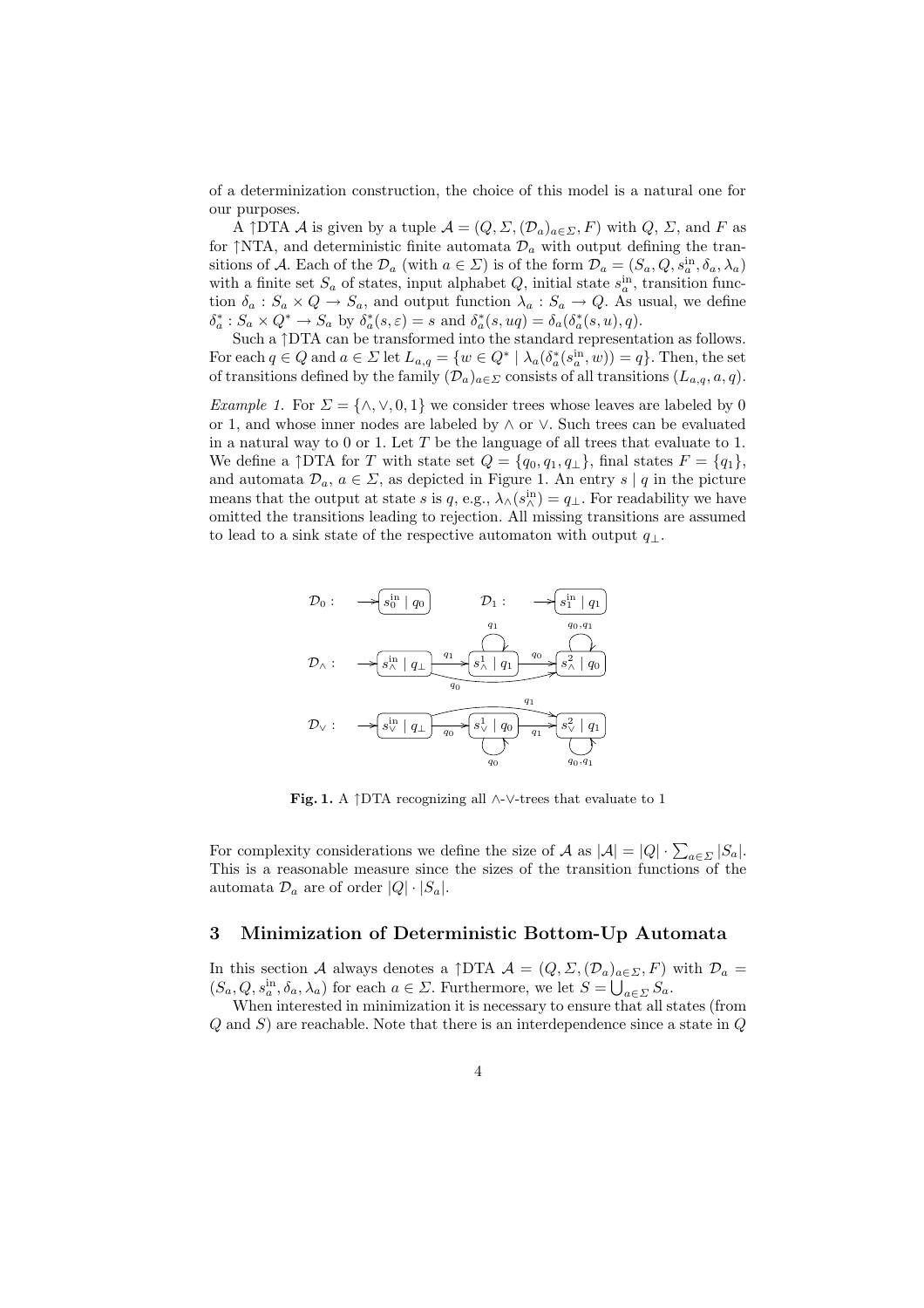is reachable if it is the output of some reachable state in S and a state  $s \in S$  is reachable if it can be reached by some input consisting of reachable states from Q.

**Lemma 1.** The set of reachable states of a given  $\uparrow$  DTA can be computed in linear time.

*Proof.* The algorithm maintains a set  $S'$  of reachable states from  $S$  and a set  $Q'$ of reachable states from Q. These sets are initialized to  $S' = \{s_a^{\text{in}} \mid a \in \Sigma\}$  and  $Q' = {\lambda_a(s_a^{\text{in}}) \mid a \in \Sigma}$ . Starting from S' the the transition graphs of the  $\mathcal{D}_a$ are traversed in a breadth-first manner using only the transition labels from  $Q'$ . Whenever we encounter a state  $s \in S_a$  with  $q = \lambda_a(s) \notin Q'$ , then q is added to  $Q'$  and the targets of the transitions with label  $q$  departing from those states in  $S'$  that have already been processed by the breadth first search are added to  $S'$ . This algorithm traverses each transition of the  $\mathcal{D}_a$  at most once and hence can be implemented to run in linear time.  $\Box$ 

From now on we assume that all states in A are reachable. For each  $q \in Q$  we define  $T_q = \{t \in T_\Sigma \mid t \to_A q\}$ , and for each  $a \in \Sigma$  and  $s \in S_q$  we define

$$
T_s = \{a(t_1 \cdots t_k) \mid \exists q_1, \ldots, q_k : t_i \in T_{q_i} \text{ and } \delta_a^*(s_a^{\text{in}}, q_1 \cdots q_k) = s\}.
$$

If all states are reachable, then these sets are non-empty, and we can fix for each  $q \in Q$  some  $t_q \in T_q$  and for each  $s \in S$  some  $t_s \in T_s$ .

To prove the existence of a unique minimal ↑DTA for a regular tree language we introduce two equivalence relations in the spirit of Nerode's congruence for word languages. To this aim we first define two different kinds of concatenations for trees.

The set  $\mathcal{T}_{\Sigma,X}$  of pointed trees over  $\Sigma$  contains all trees t from  $\mathcal{T}_{\Sigma\cup\{X\}}$  (for a new symbol X) such that exactly one leaf of t is labeled by X. For  $t \in \mathcal{T}_{\Sigma,X}$  and  $t' \in T_{\Sigma} \cup T_{\Sigma, X}$  we denote by  $t \circ t'$  the tree obtained from t by replacing the leaf labeled X by t'. For  $T \subseteq \mathcal{T}_{\Sigma}$  the equivalence relation  $\sim_T \subseteq \mathcal{T}_{\Sigma} \times \mathcal{T}_{\Sigma}$  is defined by

$$
t_1 \sim_T t_2
$$
 iff  $\forall t \in T_{\Sigma,X} : t \circ t_1 \in T \Leftrightarrow t \circ t_2 \in T$ .

This relation is called 'top-congruence' in [BKWM01]. In the case of ranked trees it is the natural extension of Nerode's congruence from words to trees. However, as already noted in [BKWM01], for  $T$  being regular in the unranked setting it is not sufficient that  $\sim_T$  is of finite index. One also has to impose a condition that ensures the regularity of the 'horizontal languages' that are used in the transition function. For this we need another concatenation operation on trees.

For trees  $t = a(t_1 \ldots t_k)$  and  $t' = a(t'_1 \cdots t'_\ell)$  let  $t \odot t' = a(t_1 \cdots t_k t'_1 \cdots t'_\ell)$ . The equivalence relation  $\vec{\sim}_T$  is defined for all  $a \in \Sigma$  and  $t_1, t_2 \in \mathcal{T}_{\Sigma}^a$  by

$$
t_1 \stackrel{\rightarrow}{\sim}_T t_2
$$
 iff  $\forall t \in \mathcal{T}_{\Sigma}^a : t_1 \odot t \sim_T t_2 \odot t$ 

To simplify notation we write [t] for the  $\sim_T$ -class of t and [t]<sub>→</sub> for the  $\vec{\sim}_T$ -class of t. If T is accepted by a  $\uparrow$ DTA A, then A has to distinguish trees that are not equivalent. This is expressed in the following lemma.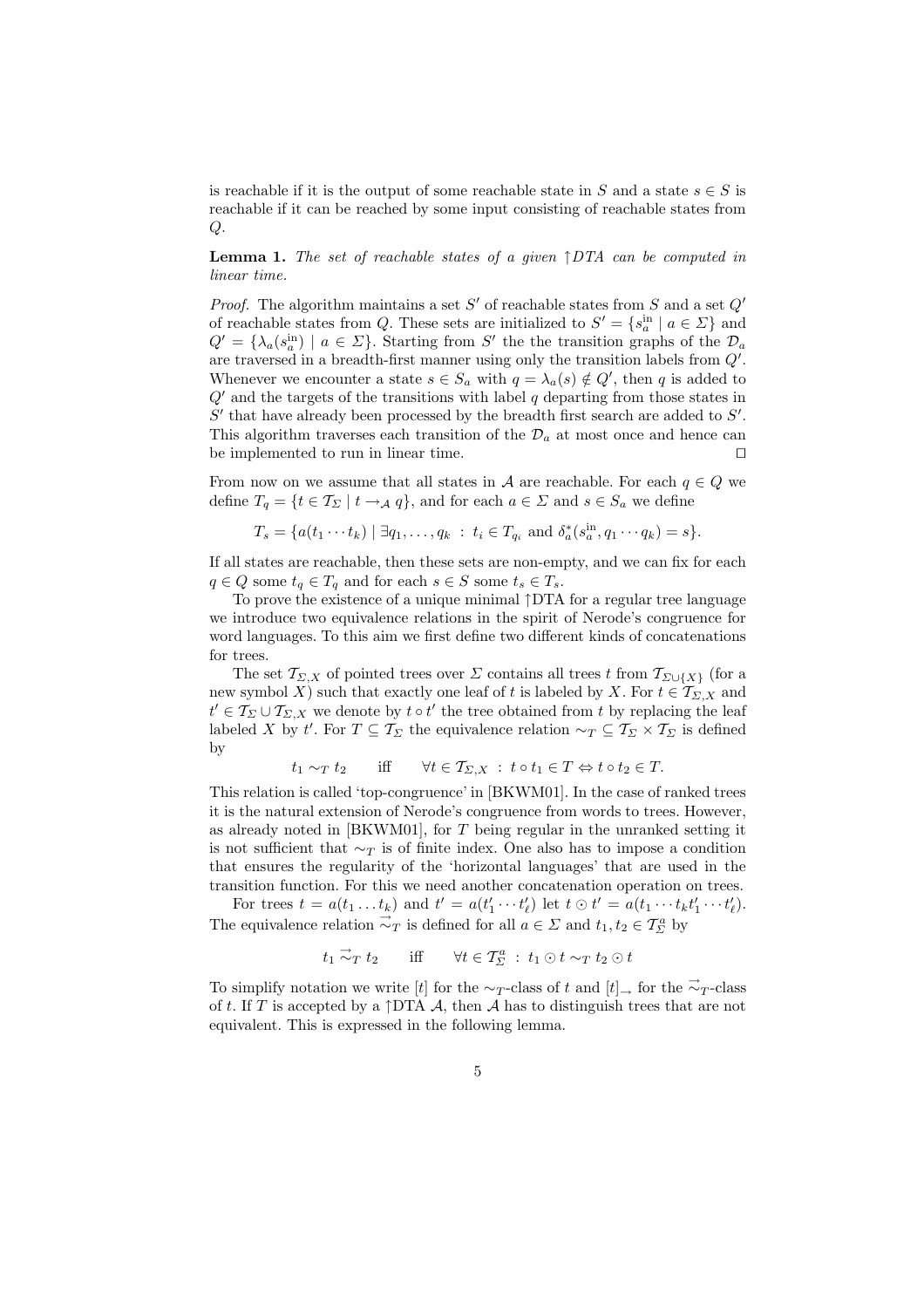**Lemma 2.** If A accepts the language T, then  $T_q \subseteq [t_q]$  for each  $q \in Q$  and  $T_s \subseteq [t_s] \rightarrow$  for each  $a \in \Sigma$  and  $s \in S_a$ .

The above lemma implies that  $\vec{\sim}_T$  is of finite index if T is regular. On the other hand, if  $\vec{\sim}_T$  is of finite index, then this ensures the regularity of what is called 'local views' in [BKWM01] and hence T is regular. In the following we show that the equivalence classes of  $\sim_T$  and  $\vec{\sim}_T$  can be used to define a canonical minimal ↑DTA  $A_T$  for T. The equivalence classes of  $\sim_T$  correspond to the states of the tree automaton and the equivalence classes of  $\vec{\sim}_T$  restricted to  $\mathcal{T}_{\Sigma}^a$  correspond to the states of the automaton defining the transitions for label  $a$ .

For the definition of  $\mathcal{A}_T$  we need the following lemma, which states that  $\vec{\sim}_T$ refines  $\sim_T$  and that  $\vec{\sim}_T$  is a right-congruence (w.r.t. ⊙). The proof of this lemma is straightforward.

**Lemma 3.** (a) If  $t_1 \stackrel{\rightarrow}{\sim}_T t_2$ , then  $t_1 \sim_T t_2$  for all  $t_1, t_2 \in T_\Sigma$ . (b) If  $t_1 \stackrel{\rightarrow}{\sim_T} t_2$  and  $t'_1 \sim_T t'_2$ , then  $t_1 \odot a(t'_1) \stackrel{\rightarrow}{\sim_T} t_2 \odot a(t'_2)$  for all  $t_1, t_2 \in \mathcal{T}_{\Sigma}^a$ and all  $t'_1, t'_2 \in \mathcal{T}_{\Sigma}$ .

The following theorem states the existence of a unique (up to isomorphism)  $\uparrow$ DTA for every regular language T of unranked trees. The notion of homomorphism that we use in the statement of the theorem is the natural one: A homomorphism from  $A_1 = (Q_1, \Sigma, (\mathcal{D}_a^1)_{a \in \Sigma}, F_1)$  to  $A_2 = (Q_2, \Sigma, (\mathcal{D}_a^2)_{a \in \Sigma}, F_2)$ is a surjection that maps the states from  $Q_1$  to states from  $Q_2$  while respecting final and non-final states, and maps for each  $a \in \Sigma$  the set  $S_a^1$  to  $S_a^2$  ( $S_a^i$  denotes the state set of  $\mathcal{D}_a^i$ ) while respecting the initial state, the transition function, and the output function.

**Theorem 1.** For every regular  $T \subseteq T_{\Sigma}$  there is a unique minimal  $\uparrow$  DTA  $\mathcal{A}_T$ and for each  $\uparrow$  DTA A recognizing T there is a homomorphism that maps A to  $\mathcal{A}_T.$ 

*Proof.* Define  $\mathcal{A}_T = (Q_T, \Sigma, (\mathcal{D}_a^T)_{a \in \Sigma}, F_T)$  by  $Q_T = \mathcal{T}_{\Sigma}/\sim_T$ ,  $F = \{[t] \mid t \in T\}$ , and  $\mathcal{D}_a^T = (S_a^T, Q_T, [a] \rightarrow \delta_a^T, \lambda_a^T)$  with  $S_a^T = \mathcal{T}_{\Sigma}^a / \vec{\sim}_T, \delta_a^T ([t] \rightarrow, [t']) = [t \odot a(t')] \rightarrow$ for  $t \in \mathcal{T}_{\Sigma}^a$  and  $t' \in \mathcal{T}_{\Sigma}$ , and  $\lambda_a^T([t]_{\rightarrow}) = [t]$ . Using Lemma 3 one can easily show that  $t \rightarrow_{\mathcal{A}_T} [t]$  and hence  $T(\mathcal{A}_T) = T$ .

If  $A$  is some  $\uparrow$ DTA for T, then it is not difficult to see that mapping each state  $q \in Q$  to  $[t_q]$  and each  $s \in S$  to  $[t_s]_{\rightarrow}$  defines a homomorphism from A to  $\mathcal{A}_T$ .

We now give an algorithm that computes this minimal  $\uparrow$ DTA  $\mathcal{A}_T$  starting from any automaton  $A$  for  $T$ . This minimization procedure is an extension of the classical minimization procedure for finite automata (cf. [HU79]), i.e., we define equivalence relations on the state sets  $Q$  and  $S$  that correspond to the relations  $\sim_T$  and  $\vec{\sim}_T$  and obtain the minimal automaton by merging equivalent states. For  $q_1, q_2 \in Q$  let  $q_1 \sim_A q_2$  iff  $(t \circ t_{q_1} \to_A F \Leftrightarrow t \circ t_{q_2} \to_A F)$  for all  $t \in \mathcal{T}_{\Sigma, X}$ . For  $a \in \Sigma$  and  $s_1, s_2 \in S_a$  let  $s_1 \sim_A s_2$  iff  $\lambda_a(\delta_a^*(s_1, u)) \sim_A \lambda_a(\delta_a^*(s_2, u))$  for all  $u \in Q^*$ . The following lemma states that it is indeed possible to group equivalent states into a single state.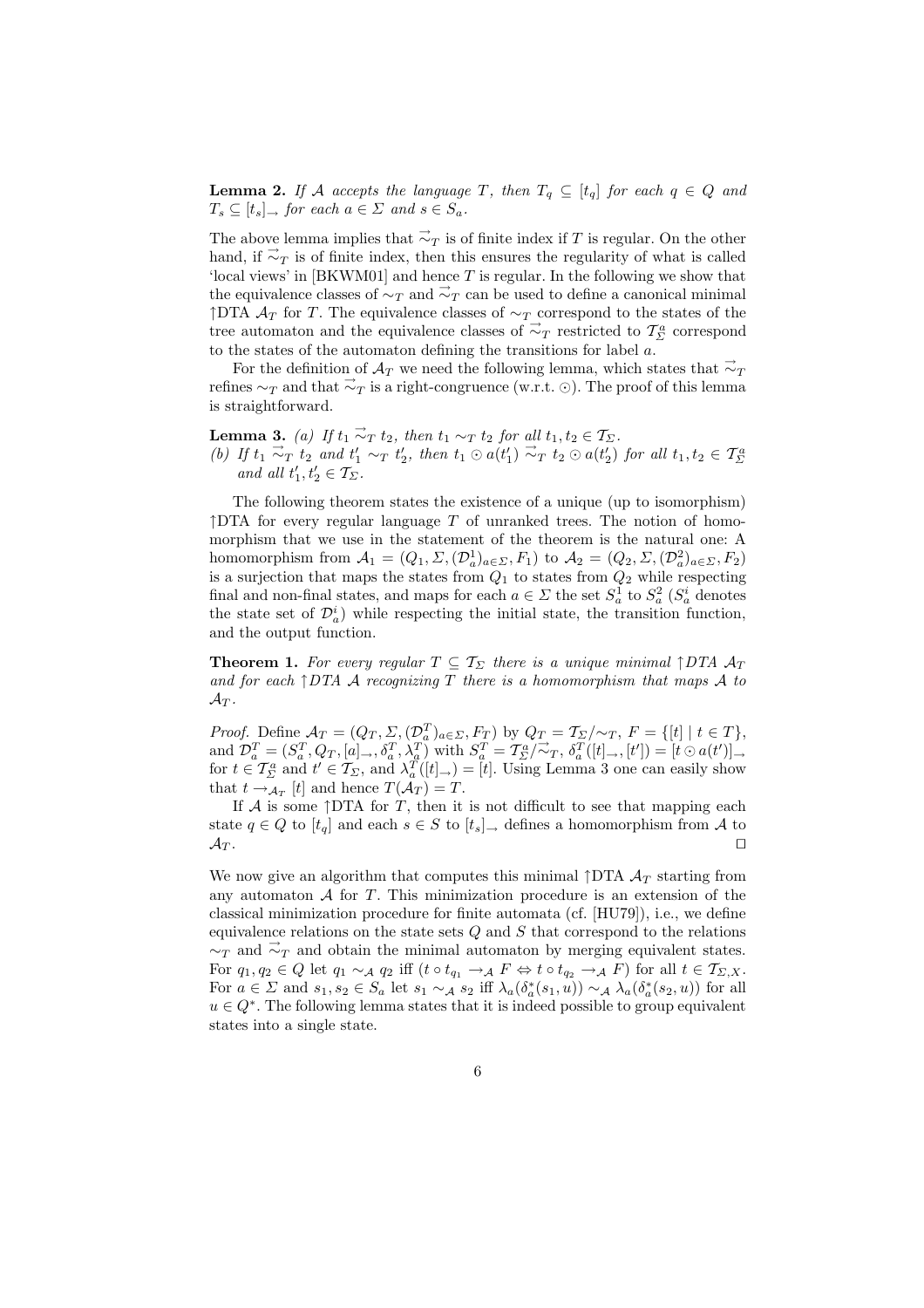Lemma 4. If  $q_1 \sim_A q_2$  for  $q_1, q_2 \in Q$  and  $s_1 \sim_A s_2$  for  $s_1, s_2 \in S_a$ , then  $\delta_a(s_1, q_1) \sim_A \delta_a(s_2, q_2).$ 

For  $q \in Q$  and  $s \in S$  we denote by  $[q]$  and  $[s]$  the  $\sim_{\mathcal{A}}$ -class of q and s, respectively. The reduced automaton  $A_{\sim}$  is defined as  $\mathcal{A}_{\sim} = (Q/\sim_{\mathcal{A}}, \Sigma, (\mathcal{D}_{a}^{\sim})_{a \in \Sigma}, F/\sim_{\mathcal{A}}$ ) with  $\mathcal{D}_{a}^{\sim} = (S_a/\sim_A, Q/\sim_A, [s_a^{\text{in}}], \delta_a^{\sim}, \lambda_a^{\sim})$  and  $\delta_a^{\sim}([s], [q]) = [\delta_a(s, q)]$  and  $\lambda_a^{\sim}([s]) = [\lambda_a(s)]$ . Lemma 4 ensures that the definitions of  $\delta_a$  and  $\lambda_a$  do not depend on the chosen representatives of the equivalence classes.

**Theorem 2.** If A is an automaton for the language T, then  $A_T$  and  $A_\sim$  are isomorphic.

*Proof.* From the definitions of  $\sim_A$ ,  $\sim_T$ , and  $\vec{\sim}_T$  one can easily deduce that  $q_1 \sim_A q_2$  iff  $[t_{q_1}] = [t_{q_2}]$ , and  $s_1 \sim_A s_2$  iff  $[t_{s_1}]_{\rightarrow} = [t_{s_2}]_{\rightarrow}$ . This implies that in the reduced automaton every state  $[q]$  can be identified with  $[t_q]$  and each state  $[s]$  can be identified with  $[t_s]_{\rightarrow}$ .

Hence, to compute the unique minimal automaton for  $T$  it suffices to compute the relation  $\sim_A$ . The algorithm shown in Figure 2 marks all pairs of states that are not in the relation  $\sim_A$ .

Algorithm: EQUIVALENT-STATES

INPUT:  $\uparrow$ DTA  $\mathcal{A} = (Q, \Sigma, (\mathcal{D}_a)_{a \in \Sigma}, F)$  with  $D_a = (S_a, Q, s_a^{\text{in}}, \delta_a, \lambda_a)$ 

- 1. Mark each pair  $(q_1, q_2) \in Q^2$  with  $q_1 \in F \Leftrightarrow q_2 \notin F$ .
- 2. repeat
- 3. For each  $a \in \Sigma$  mark  $(s_1, s_2) \in S_a^2$  if  $(\lambda_a(s_1), \lambda_a(s_2))$  is marked.
- 4. For each  $a \in \Sigma$  and  $q \in Q$  mark  $(s_1, s_2) \in S_a^2$  if  $(\delta_a(s_1, q), \delta_a(s_2, q))$  is marked.
- 5. For each  $a \in \Sigma$  and  $q \in Q$  mark  $(q_1, q_2) \in Q^2$  if  $(\delta_a(s, q_1), \delta_a(s, q_2))$  is marked.
- 6. until no new pairs are marked
- 7. Output  $R = \{(q_1, q_2) \in Q^2 \mid (q_1, q_2) \text{ not marked}\}\$

 $\cup \{(s_1, s_2) \in S_a^2 \mid a \in \Sigma(s_1, s_2) \text{ not marked}\}\$ 

Fig. 2. An algorithm to compute equivalent states in a given ↑DTA

Theorem 3. The algorithm Equivalent-States from Figure 2 computes for input A the relation  $\sim_A$ .

Proof. We first show that all pairs marked by the algorithm are non-equivalent. For the pairs marked in lines 1,3, and 4 this is a direct consequence of the definition of  $\sim_A$ . For pairs  $(q_1, q_2)$  marked in line 5 the claim follows from Lemma 4 applied to  $q_1, q_2$ , and  $s = s_1 = s_2$ .

To show that all pairs of non-equivalent states are marked, we look at the minimal 'size' of a witness that separates the two states. For the states from Q these witnesses are pointed trees. The size we are interested in is the depth of the leaf labeled by X, i.e., for  $t \in \mathcal{T}_{\Sigma,X}$  we define  $|t|_X$  to be the depth of X in t.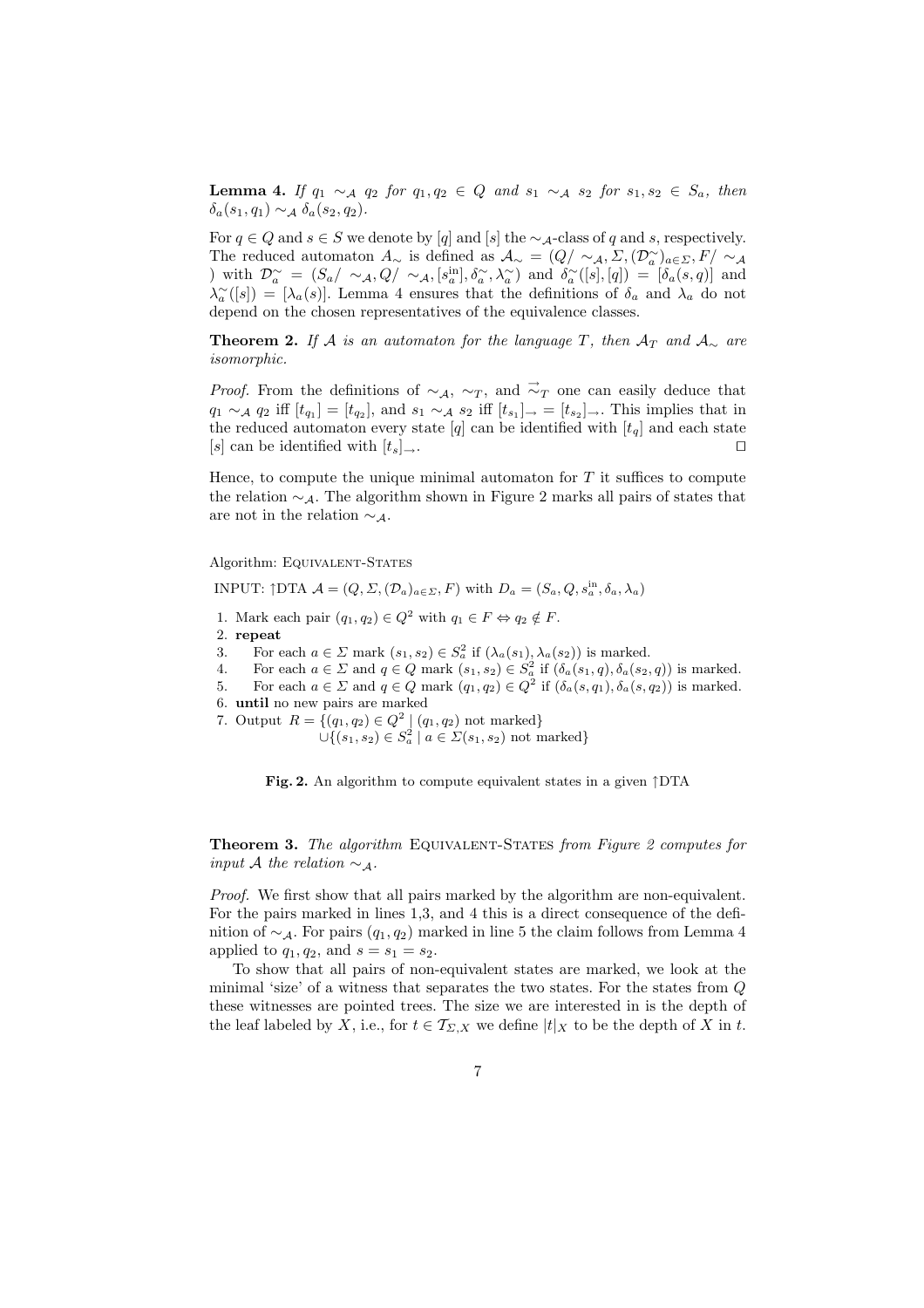For  $q_1, q_2 \in Q$  and  $n \in \mathbb{N}$  we define  $q_1 \sim_n q_2$  iff  $(t \circ t_{q_1} \to A F \Leftrightarrow t \circ t_{q_2} \to A F)$  for all  $t \in \mathcal{T}_{\Sigma,X}$  with  $|t|_X \leq n$ , For  $s_1, s_2 \in S_a$  we let  $s_1 \sim_n s_2$  iff  $\lambda_a(\delta_a^*(s_1, u)) \sim_n$  $\lambda_a(\delta_a^*(s_2, u))$  for all  $\forall u \in Q^*$ . Using this definition one can show that a pair of states is marked in the *i*th iteration of the loop iff  $i$  is the minimal number such that the states are not in the relation  $\sim_i$ . For this we assume that each of the lines 3–5 is executed as long as there are pairs that can be marked in the respective line.  $\Box$ 

For readability we have used the technique of marking pairs of non-equivalent states to compute the relation  $\sim_A$ . A concrete implementation of the algorithm should rather use the technique of refining an equivalence relation represented by its equivalence classes. This technique is used to improve the complexity of minimization of finite automata on words [Hop71] and can also be applied to the minimization of automata on finite ranked trees (cf.  $[CDG+97]$ ). Using this technique one can in any case obtain an algorithm running in quadratic time. A more detailed analysis on whether this bound can be improved is still to be done.

**Theorem 4.** Given a  $\uparrow$  DTA A one can compute in quadratic time the minimal  $\uparrow$  DTA that is equivalent to A.

#### 4 Deterministic Top-Down Automata

As in the case of ranked trees, deterministic automata that work in a top-down fashion are not as expressive as nondeterministic ones. In this section we introduce such a model and show that it is decidable whether a given regular tree language can be accepted by a deterministic top-down automaton. When directly adapting the definition of top-down deterministic automata on ranked trees, one obtains a model that, depending on its current state, the current label, and the number of successors of the current node, decides which states it sends to the successors. Here, we have decided to make the model a bit more expressive by allowing for a transition to take into account not only the number of successors but also their labeling. All the results from this section can be adapted in a straightforward way to the weaker model as described above.

To define the transitions as just mentioned we use a certain kind of transducer to convert the sequence of labels of the successors of a node into a sequence of states of the tree automaton. Since this transducer should have information on the whole successor sequence before deciding which state to put at a certain successor we use the formalism of bimachines (cf. [Eil74,Ber79]).

A bimachine is of the form  $\mathcal{B} = (\Sigma, \Gamma, \vec{B}, \vec{B}, f)$ , where  $\vec{B} = (\vec{S}, \Sigma, s_0^{\rightarrow}, \vec{\delta})$ and  $\overline{B} = (\overline{S}, \Sigma, s_0^-, \overline{\delta})$  are deterministic finite automata over  $\Sigma$  (without final states) and  $f : \overrightarrow{S} \times \overrightarrow{S} \to \overrightarrow{S}$  is the output function.

Given a word  $u \in \Sigma^*$  consisting of k letters  $u = a_1 \cdots a_k$ , B produces an output  $v = b_1 \cdots b_k$  over  $\Gamma$  that is defined as follows. Let  $s_0 \rightarrow s_1 \rightarrow \cdots s_k \rightarrow$  be the run of  $\overrightarrow{B}$  on  $a_1 \cdots a_k$  and let  $s_0 \rightarrow s_1 \rightarrow \cdots s_k \rightarrow$  be the run of  $\overrightarrow{B}$  on the reversed input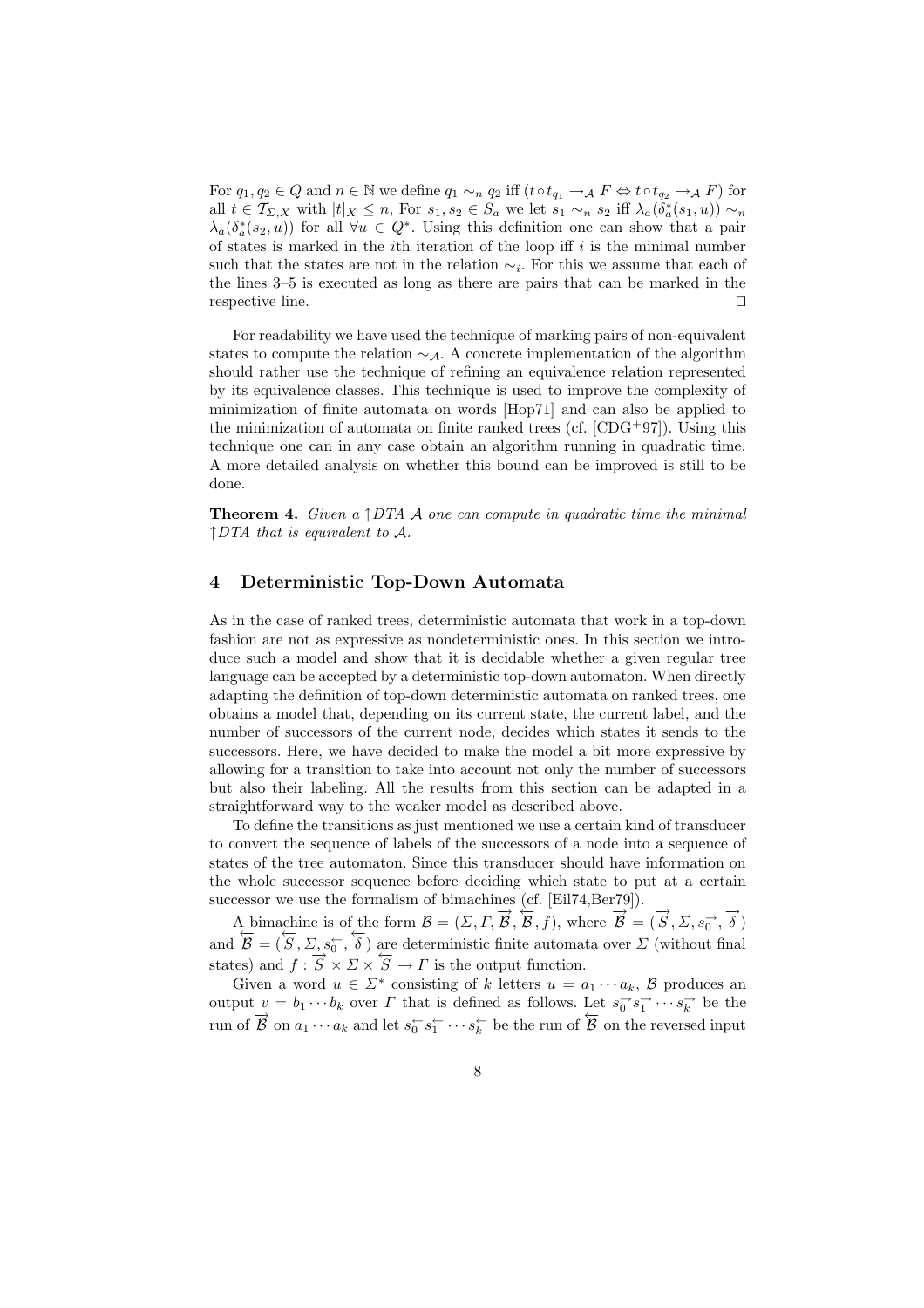$a_k \cdots a_1$ . Then the *i*th output letter  $b_i$  is given by  $b_i = f(s_i^{\rightarrow}, a_i, s_{k-i+1}^{\leftarrow})$ . This definition is illustrated in Figure 3.



Fig. 3. Computation of a bimachine

We denote the function computed by  $\beta$  by  $f_{\beta}$ . One should note that using bimachines we remain inside the domain of regular languages in the sense that  $f_{\mathcal{B}}(L)$  for a regular language L is again regular. For further results on bimachines see, e.g., [Ber79] or [Eil74].

A deterministic top-down tree automaton (↓DTA) uses such bimachines for its transitions. It is of the form  $\mathcal{A} = (Q, \Sigma, f_{\text{in}},(\mathcal{B}_q)_{q \in Q}, F)$ , where Q is finite set of states,  $\Sigma$  is the input alphabet,  $f_{\text{in}} : \Sigma \to Q$  is the initial function,  $F \subseteq Q$  is a set of final states, and each  $\mathcal{B}_q$  is a bimachine.

A run of A on a tree t is mapping  $\rho : dom_t \to Q$  such that  $\rho(\varepsilon) = f_{in}(t(\varepsilon))$  and for each node x of t with  $n > 0$  successors  $x_1, \ldots, x_n$  we have  $\rho(x_1) \cdots \rho(x_n) =$  $f_{\mathcal{B}_{\rho(x)}}(t(x_1)\cdots t(x_n)).$  Note that for each A there is exactly one run of A on t. The run  $\rho$  is accepting if each leaf is labeled with a final state. As usual, the language accepted by  $A$  consists of all trees t such that the run of  $A$  on t is accepting.

It is not difficult to see that not all regular tree languages can be recognized by  $\text{DTAs.}$  Consider for example the language  $T_{cd} = \{a(a(c)a(d)), a(a(d)a(c))\}.$ Every  $\downarrow$ DTA recognizing the two trees from  $T_{cd}$  will also recognize the trees  $a(a(c)a(c))$  and  $a(a(d)a(d))$ .

We show that it is decidable whether a given regular tree language can be recognized by a ↓DTA. The proof follows the same lines as for ranked trees using the notions of path language and path closure ([Vir80,GS84]). When a↓DTA descends a tree, then on each path it can only see the sequence of labels of this path and on each level the sequence of labels of the siblings. For example, the information known to a  $\downarrow$ DTA on the leftmost path in the first tree from  $T_{cd}$  can be coded as  $a \triangleright \nabla a \triangleleft a \triangleright \nabla \triangleleft c$ . The letters outside the segments  $\triangleright \cdots \triangleleft$ code the sequence of labels on the path, and the letters between the pairs  $\triangleright, \triangleleft$ show the labels of the siblings with the position corresponding to the node of the considered path marked by  $\nabla$ . This idea leads to a corresponding concept of path language. Note that this generalizes the standard concept of path language over ranked alphabets where a path code has the form  $a_1i_1a_2i_2\cdots i_{\ell-1}a_{\ell}$  indicating that successively the successors  $i_1, i_2, \ldots$  are taken. In our setting, the rank of  $a_j$ is captured by the length of the subsequent segment  $\triangleright \cdots \triangleleft$  and  $i_j$  by the position of  $\nabla$  in this segment.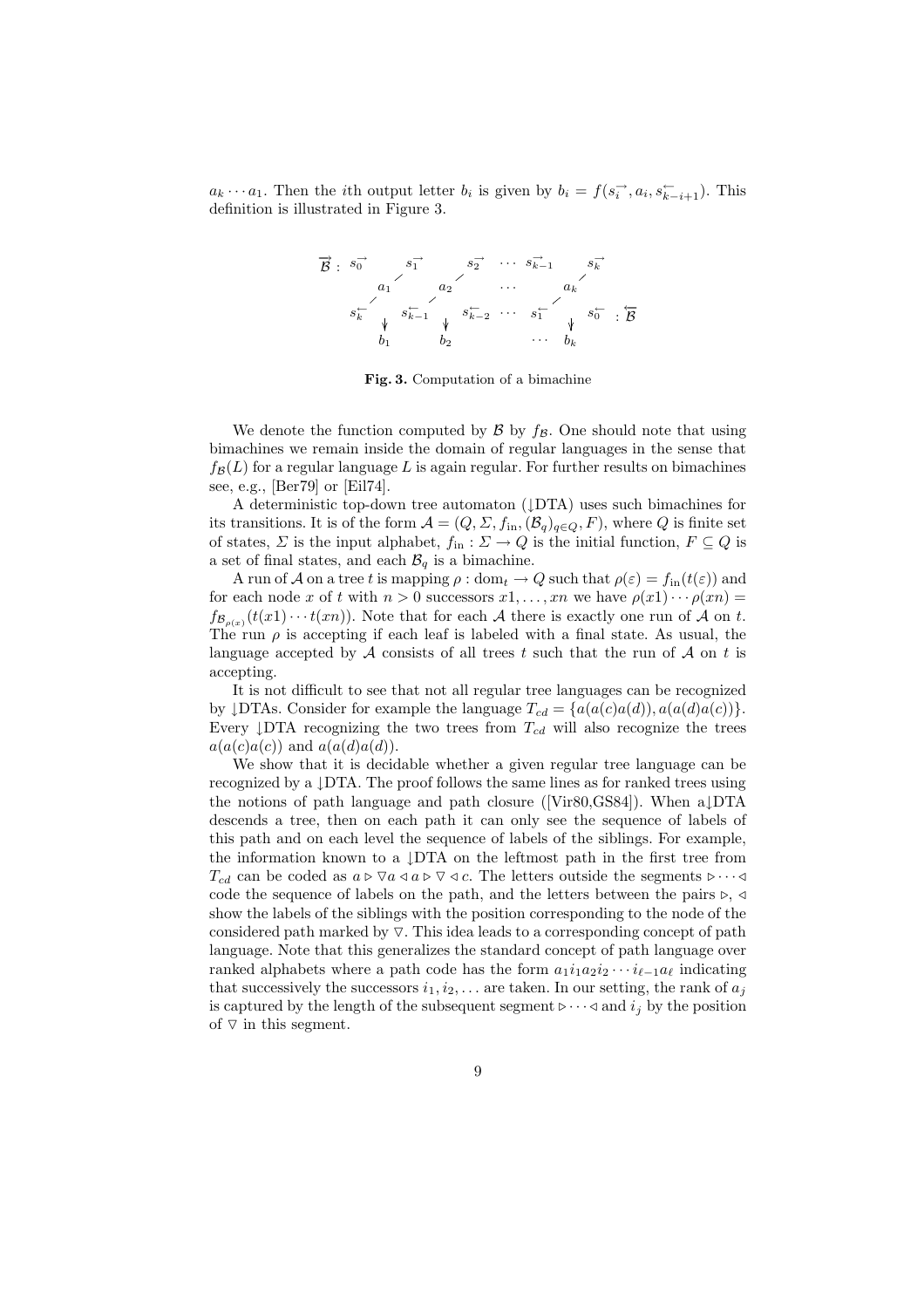The alphabet we use for path languages is  $\Sigma_{\text{path}} = \Sigma \cup \{ \triangleright, \triangleleft, \triangledown \}$ . The path language  $\pi(t)$  of a tree t is defined inductively as  $\pi(a) = a$  for each  $a \in \Sigma$  and  $\pi(t) = \bigcup_{i=1}^n \{a \triangleright a_1 \cdots a_{i-1} \triangledown a_{i+1} \cdots a_n \triangleleft w \mid w \in \pi(a_i(t_i))\}$  for  $t = a(a_1(t_1) \cdots a_k(t_k))$ . In this definition we allow that  $t_i$  is empty. In this case  $a_i(t_i) = a_i$ . The path language of  $T \subseteq \mathcal{T}_{\Sigma}$  is  $\pi(T) = \bigcup_{t \in T} \pi(t)$ . The path closure of T is  $\text{cl}(T) = \{t \in \mathcal{T}_{\Sigma} \mid \pi(t) \subseteq \pi(T)\}\$ . A language with  $T = \text{cl}(T)$  is called path closed. In the following we show that the ↓DTA-recognizable languages are exactly the path closed regular tree languages. The proof goes through a sequence of lemmas.

#### **Lemma 5.** If  $T \subseteq T_{\Sigma}$  is regular, then  $\pi(T)$  is a regular language of words.

*Proof.* Let A be a  $\uparrow$  NTA for T with one transition  $(L_{a,q}, a, q)$  for each pair of state q and letter a. We assume that for each state q of  $A$  there is a tree t with  $t \rightarrow A$  q. Note that by applying a straightforward procedure for identifying reachable states, we can restrict to this case.

One can easily define a non-deterministic finite automaton C accepting  $\pi(T)$ . This automaton, on reading the first symbol of the input word  $w$ , remembers this first symbol a and guesses a final state q of A such that  $t \rightarrow_A q$  for some t with  $w \in \pi(t)$ . So, after this first step, C is in state  $(q, a)$ .

The next part of the input is of the form  $\triangleright a_1 \cdots a_{i-1} \triangledown a_{i+1} a_k \triangleleft a_i$  (if it is not of this form the input is rejected). The automaton  $C$  guesses a sequence  $q_1 \cdots q_k$ such that  $q_1 \cdots q_k \in L_{a,q}$ . For this purpose, on reaching the gap  $\nabla$ , it guesses  $a_i$ and verifies this guess after reading  $\triangleleft$ . Furthermore, it simulates an automaton for  $L_{a,q}$  to verify that the guessed sequence is indeed in  $L_{a,q}$ . On passing the gap  $\triangledown$  it remembers the state  $q_i$  and then moves to a state  $(q_i, a_i)$  after having read  $\triangleleft a_i$ . The final states of C are those pairs  $(q, a)$  for which  $\varepsilon \in L_{a,q}$ .

#### **Lemma 6.** If  $T \subseteq T_{\Sigma}$  is regular, then  $cl(T)$  is recognizable by a  $\downarrow$  DTA.

*Proof.* If T is regular, then  $\pi(T)$  is a regular word language by Lemma 5. Let  $\mathcal{C} = (Q, \Sigma_{\text{path}}, q_0, \delta, F)$  be a deterministic finite automaton for  $\pi(T)$ . We briefly sketch how to construct a  $\downarrow$ DTA  $\mathcal{A} = (Q, \Sigma, f_{\text{in}},(\mathcal{B}_q)_{q\in Q}, F)$  for T that simulates C on every path. Note that A has the same set of states as C and the same set of final states as C. The initial function is defined by  $f_{\text{in}}(a) = \delta(q_0, a)$ .

For every state  $q \in Q$  the behavior of  $\mathcal{B}_q$  is as follows. When processing the word  $a_1 \cdots a_k$  the machine  $\mathcal{B}_q$  should output the sequence  $q_1 \cdots q_k$  where  $q_i$  is the state reached by C when reading the word  $\triangleright a_1 \cdots a_{i-1} \triangledown a_{i+1} \cdots a_k \triangleleft a_i$  starting from q. To realize this idea  $\mathcal{B}_q$  has for each i (1) to compute the behavior of C on  $\triangleright a_1 \cdots a_{i-1} \triangledown$  starting from q, and (2) the behavior of C on  $a_{i+1} \cdots a_k \triangleleft$  starting from any state. For this purpose we define  $\vec{B}_q$  by  $\vec{S}_q = Q \times Q$ , with initial state  $(\delta(q, \triangleright), \delta(q, \triangleright))$  and  $\delta_q^{\rightarrow}((s_1, s_2), a) = (\delta(s_1, a), \delta(s_1, \triangleright))$ . In this way at letter i we have access to the information described in (1).

To define the machine  $\overline{B}_q$  we denote by  $Q^Q$  the set of mappings from Q to Q and by Id<sub>Q</sub> the identity mapping on Q. We let  $\overleftarrow{S}_q = {\text{Id}_Q} \cup (Q^Q \times$  $\Sigma$ ) with Id<sub>Q</sub> as initial state. Furthermore, we let  $\delta_q^{\leftarrow}(\text{Id}_Q, a) = (h_q, a)$  with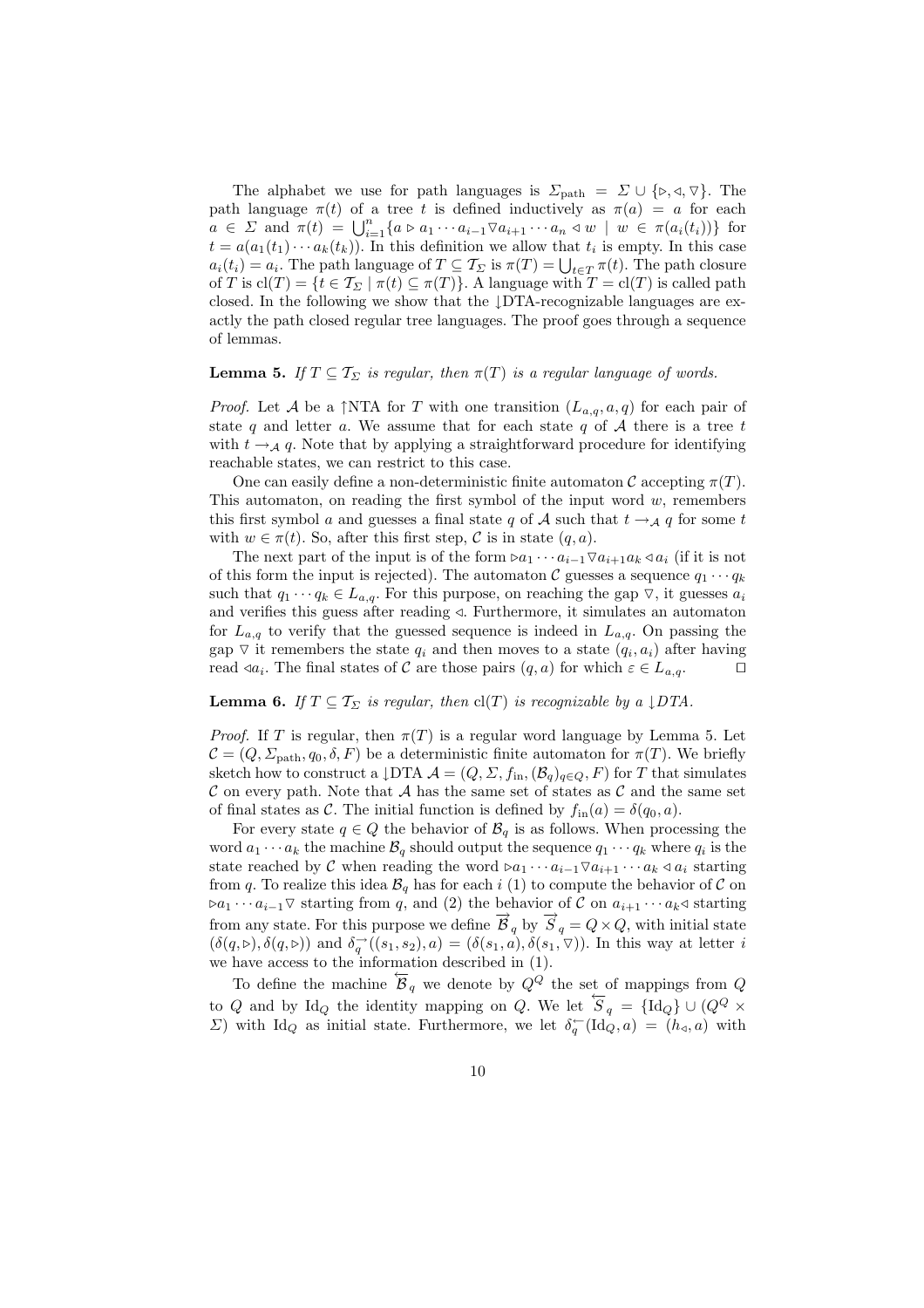$h_{\alpha}: Q \to Q$  defined by  $h_{\alpha}(q) = \delta(q, \triangleleft),$  and for  $h \in Q^Q$  and  $a, a' \in \Sigma$  we let  $\delta_q^{\leftarrow}((h,a),a') = (h',a')$  with  $h' : Q \rightarrow Q$  defined by  $h'(q) = h(\delta(q,a))$ . This provides the information described in (2). These two informations are then combined by the output function  $f_q$  of  $\mathcal{B}_q$  as follows:  $f_q((q_1, q_2), a, (h, b)) =$  $\delta(h(q_2), a)$ .

### **Lemma 7.** If  $T \subseteq T_{\Sigma}$  is recognizable by a  $\downarrow$  DTA, then T is path closed.

*Proof.* Let  $\mathcal{A} = (Q, \Sigma, q_{\text{in}}, (\mathcal{B}_q)_{q \in Q}, F)$  be a  $\downarrow$ DTA recognizing T. For each state q of A and each letter a denote by  $A_{a\to q}$  the automaton obtained from A by setting  $f_{\text{in}}(a) = q$  and let  $T_{a\to q}$  denote the language accepted by  $\mathcal{A}_{a\to q}$ . We show by induction on the height of t that  $\pi(t) \subseteq \pi(T_{a\to q})$  implies that  $t \in T_{a\to q}$  for each  $q \in Q$  and each  $a \in \Sigma$ .

If t is of height 0, i.e.,  $t = a$  for some  $a \in \Sigma$ , then this claim obviously holds. Let  $t = a(t_1 \cdots t_k)$  and let  $a_i = t_i(\varepsilon)$ . If  $\pi(t) \subseteq \pi(T_{a \to q})$  then for each  $w \in \pi(t)$ there is a tree  $t_w \in T_{a\to q}$  such that  $w \in \pi(t_w)$ . By definition of path language each of the  $t_w$  is of the form  $t_w = a(t_{w,1} \cdots t_{w,k})$  with  $t_{w,i}(\varepsilon) = a_i$ . Since  $\mathcal{A}_{a \to q}$ is top-down deterministic, there is for each  $i \in \{1, ..., k\}$  a state  $q_i$  such that for each  $w \in \pi(t)$  the accepting run of  $\mathcal{A}_{a \to q}$  on  $t_w$  labels node i with  $q_i$ . Hence,  $t_{w,i} \in T_{a_i \to q_i}$  for all  $w \in \pi(t)$  and all  $i \in \{1, \ldots, k\}$  and thus  $\pi(t_i) \subseteq \pi(T_{a_i \to q_i})$ . The induction yields  $t_i \in T_{a_i \to q_i}$  and hence t is accepted by  $A_{a \to q}$ .

As an immediate consequence of the previous lemmas we get the following theorem.

**Theorem 5.** Let  $T \subseteq T_{\Sigma}$  be regular. Then T is  $\downarrow$  DTA recognizable if and only if T is path closed.

Since the construction from Lemma 6 is effective and since language inclusion can be checked for finite automata over unranked trees, we also get the desired decidability result.

**Theorem 6.** Given a regular language  $T \subseteq T_{\Sigma}$  it is decidable whether T can be recognized by a ↓DTA. Furthermore, such a ↓DTA can be effectively constructed.

Let us address two restricted models of deterministic top-down tree automata, which are as well natural, mutually incompatible in expressive power, and lead to completely analogous results (and proofs) as given above.

The first model was already indicated in the introduction. Precisely as for the case of deterministic top-down automata over ranked trees, one requires the automaton to assume states at the successor nodes of a tree node  $x$  solely on the basis of the label  $a$  at  $x$ , the state  $q$  assumed there, and the rank of  $a$ , i.e. the number *n* of successors, but independent of the labels of the successor nodes. This leads to a special model of bimachine where the input sequence is a word •<sup>n</sup> rather than a label sequence  $a_1 \ldots a_n$ . Accordingly, in the coding of paths we have to use between pairs  $\rho$ ,  $\triangleleft$  just the symbol  $\bullet$  instead of the label letters, besides  $\nabla$  of course.

The second model is based on a left-to-right scanning process of successor labels; so a standard sequential machine is used to produce the successor states,